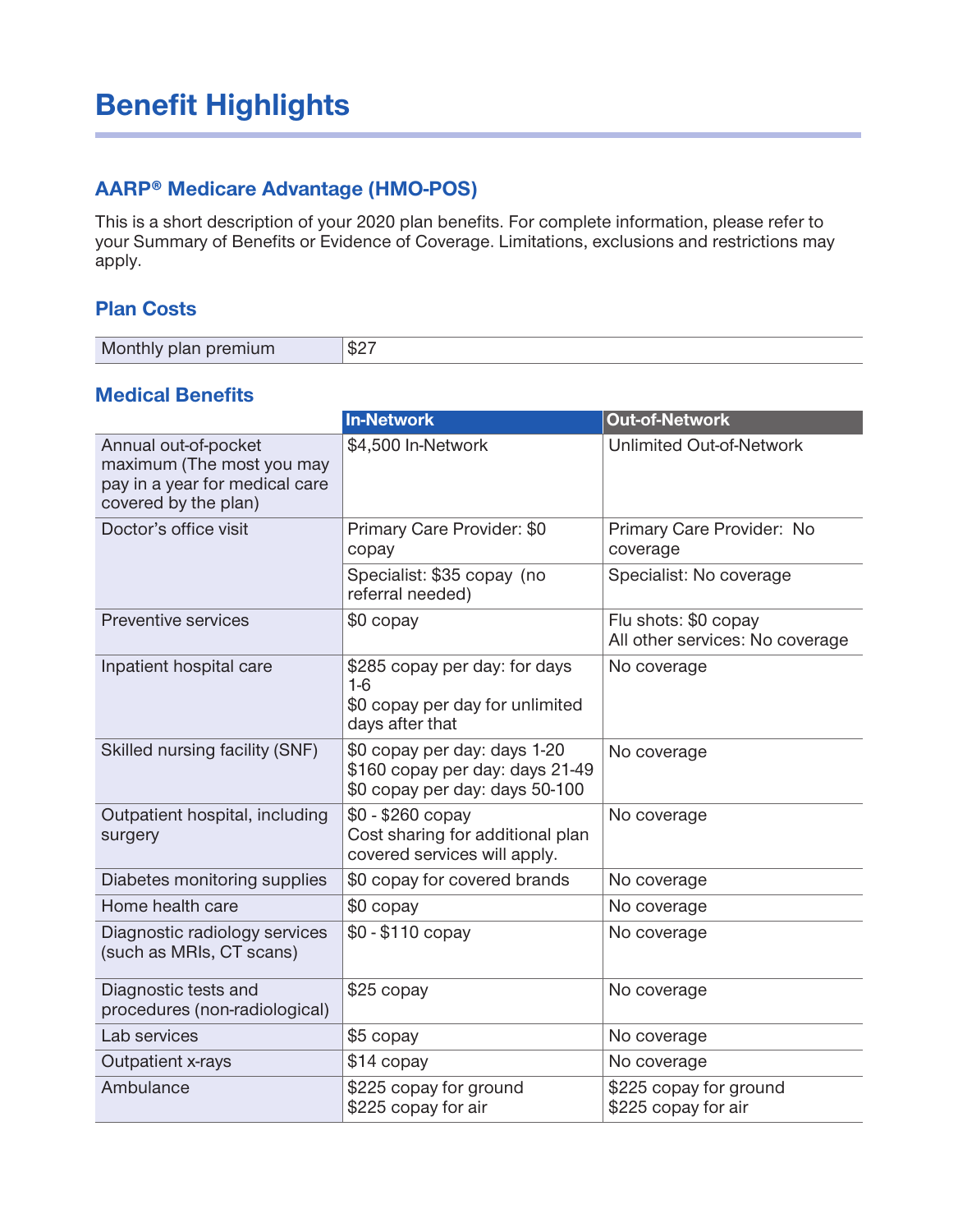## **Medical Benefits**

|                          | <b>In-Network</b>                                        | <b>Out-of-Network</b> |
|--------------------------|----------------------------------------------------------|-----------------------|
| Emergency care           | $ $ \$90 copay<br>(worldwide)                            |                       |
| Urgently needed services | \$30 - \$40 copay<br>(\$90 copay for worldwide coverage) |                       |

# **Benefits and Services Beyond Original Medicare**

|                                                      | <b>In-Network</b>                                                                                                                                                                                                                                                                                                                                                                                                                                                                                                                                        | <b>Out-of-Network</b>                                                 |
|------------------------------------------------------|----------------------------------------------------------------------------------------------------------------------------------------------------------------------------------------------------------------------------------------------------------------------------------------------------------------------------------------------------------------------------------------------------------------------------------------------------------------------------------------------------------------------------------------------------------|-----------------------------------------------------------------------|
| Routine physical                                     | \$0 copay; 1 per year                                                                                                                                                                                                                                                                                                                                                                                                                                                                                                                                    | No coverage                                                           |
| Vision - routine eye exams                           | \$0 copay; 1 every year                                                                                                                                                                                                                                                                                                                                                                                                                                                                                                                                  | No coverage                                                           |
| Vision - eyewear                                     | \$0 copay every 2 years; up to<br>\$200 for lenses/frames and<br>contacts                                                                                                                                                                                                                                                                                                                                                                                                                                                                                | No coverage                                                           |
| Dental - preventive                                  | \$0 copay for exams, cleanings,<br>x-rays, and fluoride*                                                                                                                                                                                                                                                                                                                                                                                                                                                                                                 | \$0 copay for exams, cleanings,<br>x-rays, and fluoride*              |
| Dental - comprehensive                               | \$0 copay or 50% coinsurance<br>for comprehensive dental<br>services <sup>*</sup>                                                                                                                                                                                                                                                                                                                                                                                                                                                                        | \$0 copay or 50% coinsurance<br>for comprehensive dental<br>services* |
| Dental - benefit limit                               | \$1,500 limit on all covered dental services                                                                                                                                                                                                                                                                                                                                                                                                                                                                                                             |                                                                       |
| Hearing - routine exam                               | \$0 copay; 1 per year                                                                                                                                                                                                                                                                                                                                                                                                                                                                                                                                    | No coverage                                                           |
| Hearing aids                                         | \$375 - \$2,075 copay for each<br>hearing aid provided through<br>UnitedHealthcare Hearing, up to<br>2 hearing aids every 2 years.                                                                                                                                                                                                                                                                                                                                                                                                                       | No coverage                                                           |
| Fitness program through<br>Renew Active <sup>™</sup> | Standard membership access to participating fitness locations<br>including an in-person fitness orientation, access to group fitness<br>classes, and online brain exercises- depending on availability or<br>enrollment into a self-directed fitness program if a network<br>location is not convenient, all at no additional cost.<br>With your fitness benefit you also get a Fitbit activity tracker at no<br>additional cost to you. This device may help you improve or<br>maintain good health by tracking your physical activity and<br>exercise. |                                                                       |
| Foot care - routine                                  | \$35 copay; 6 visits per year                                                                                                                                                                                                                                                                                                                                                                                                                                                                                                                            | No coverage                                                           |
| <b>Health &amp; Wellness Products</b><br>Catalog     | \$40 credit per quarter to use on approved health products. Order<br>online at Walmart.com, over the phone, or by mail.                                                                                                                                                                                                                                                                                                                                                                                                                                  |                                                                       |
| <b>Home Delivered Meals</b>                          | \$0 copay; Coverage for at home meal benefit. Restrictions apply.<br>This provider must be used for the in-network and out-of-network<br>benefit.                                                                                                                                                                                                                                                                                                                                                                                                        |                                                                       |
| <b>NurseLine</b>                                     | Speak with a registered nurse (RN) 24 hours a day, 7 days a week                                                                                                                                                                                                                                                                                                                                                                                                                                                                                         |                                                                       |